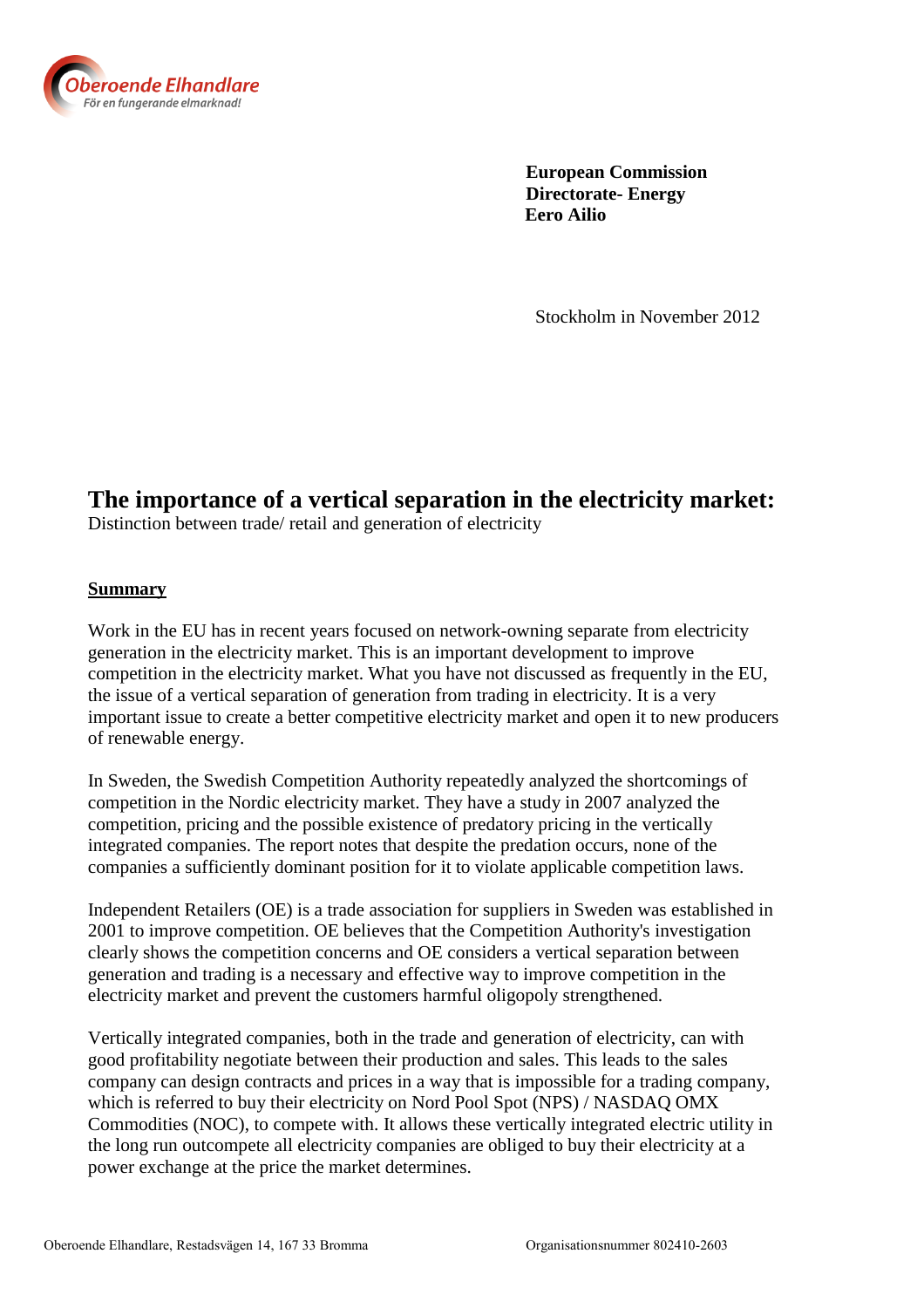

In the Nordic electricity market, the importance of trade electricity futures and other hedging contracts increased radically since Sweden was divided into four different price areas 2011th This has created a greater need to trade CFD contracts to sell electricity in Sweden. The CFD market is a very small part of the trade of the NOC, but is instead a bilateral basis between producers and traders. It thus increases the competitive advantage of the vertically integrated companies further.

It is important to create good conditions for new producers of electricity, especially as it often refers to the generation of renewable energy. Many of these generators are usually not any old generation with high profitability, but are fully disclosed to manage electricity price risk of their new investments. The new producers entering the market are totally dependent on functioning financial electricity trading to manage price risks in a multiannual perspective. It is necessary to obtain the bank financing needed to build new electricity generation.

The investment in smart grid and smart home requires customers who have electricity contract that allows them to be directly exposed to the hourly electricity prices in NPS. From autumn 2012, all private customers in Sweden have the opportunity to get their electricity consumption measured per hour and thus get hourly rates set on the NPS a direct impact on retail customers' electricity bills. Hourly electricity prices is a necessity to create demand flexibility and reduce the need for fossil fuels and a prerequisite is that retail customers have great confidence in the hourly pricing for them to choose to take that kind of electricity contracts. Therefore, a vertical separation between electricity and power generation that ensures that all production is sold on the exchange is important to increase confidence that the pricing is in full competition.

## **A vertically integrated electricity market leads to:**

• Uncertainty about the pricing of the NPS in the long term, as the current high spot trading on Nord Pool is based on a voluntary agreement between the major electricity producers in Sweden and NPS, called Gross Bidding.

• The fact that a large part of the financial electricity trading takes place outside the NOC, ie without transparency and review.

• The pricing of the financial electricity market is not optimal, since a large proportion of trade takes place outside the NOC.

• Risk of higher electricity prices for final consumers as competition deteriorates

• Loss of supply contracts for industrial customers to manage long-term electricity price risk and thus a higher cost of electricity price risk.

• Loss of opportunities for new producers to manage long-term price risk and thus may be less favorable terms for its financing.

OE is therefore keen to work for a vertical separation of generation from electricity to ensure financial electricity futures, CFD contracts and other risk instruments traded on the NOC. It is also important that the large trade on the NPS, which today is based on a voluntary Cross Bidding replaced by a legal requirement.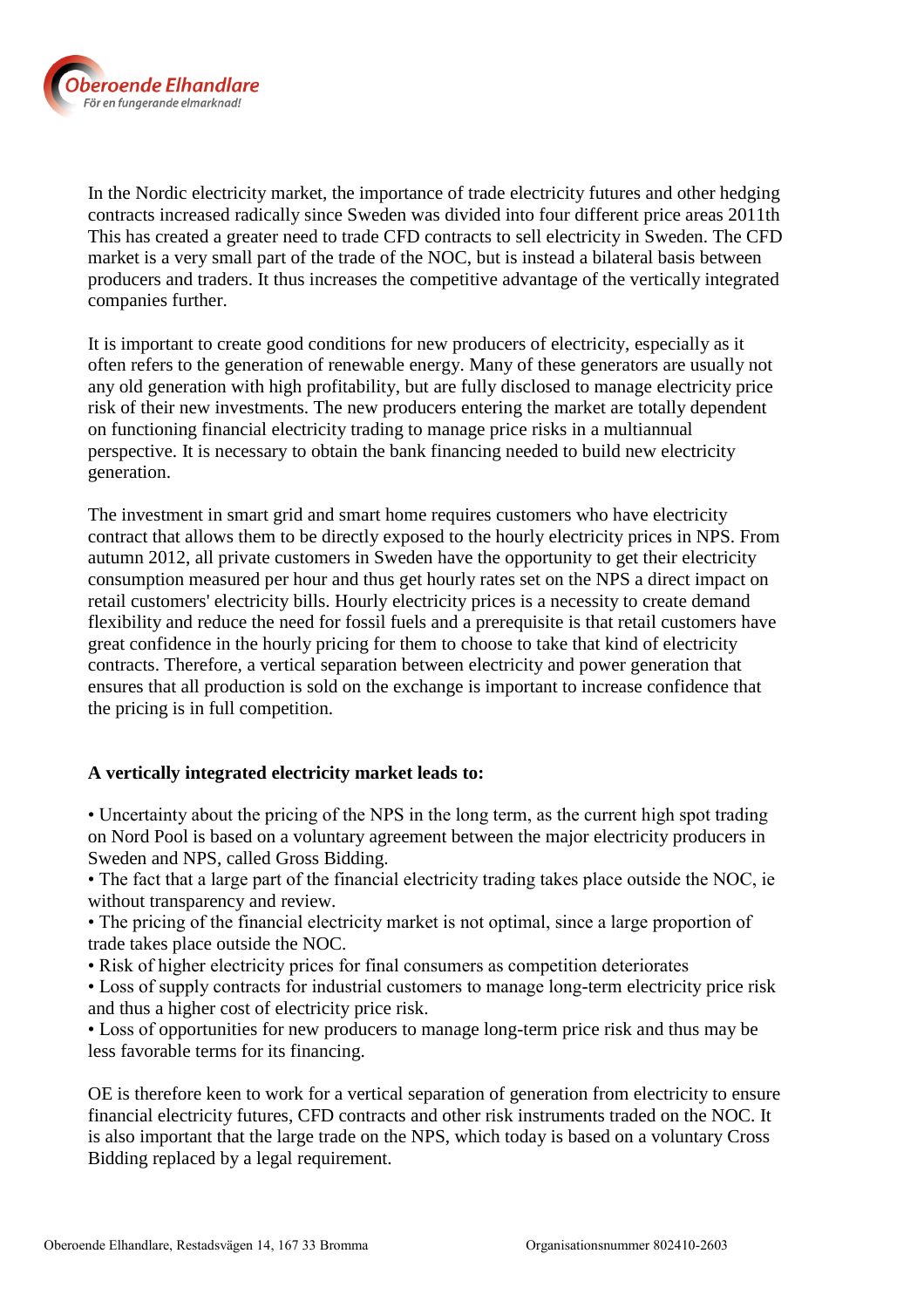

A vertical separation of power generation and trading of electricity means that transaction costs are minimized and increases the supply of risk instruments which enhances both the large industrial customer's competitiveness and promotes private customers and facilitates the new generators.

We want to stress that active enforcement of national and EU level will be facilitated when trade in electricity will be moved out to a transparent marketplace in the Nordic countries is NPS / NOC. In parallel, it is essential that it also ensures that the major producers, such as in nuclear power, information advantage reduced to trading on power exchanges can be on equal terms.

#### **Market Structure**

Three major groups dominate the electricity market in Sweden. Vattenfall, E.ON and Fortum together control about 70 percent of retail sales, almost 85 per cent of electricity generation and more than half of the electricity grid. The Inspectorate's report shows investments in electricity generation that planned and timely investments in electricity production will not change this oligopoly. This allows improved competition must be based on electricity suppliers to be competitive without electricity generation. With today advantages of being generators OE means that a separation between electricity and power to get a fully competitive market.

#### **Increased liquidity in the financial electricity trading**

Over half of the financial electricity trading today goes not through the NOC. The vertically integrated company manages a large part of its trade finance internally. The Inspectorate Report 2007 on "Separation of power trading and power generation" is a very good analysis of the effects that a separation would entail.

It is estimated that it would have a positive effect on a vertical separation and financial trading would move to a marketplace. A marketplace that is subject to supervision and continuous monitoring of the trade in order to ensure it is not tampered with.

The report estimates the impact as positive. OE sees this aspect as very important. The greater liquidity provides the conditions for an innovative electricity market with an important product development for the customers. This is an important factor to ensure that customers continue to have the opportunity to manage their risks at the lowest possible cost. Our assessment is that confidence in the power market will increase from financial market participants and that the NOC can thereby attract additional liquidity that will improve the price formation.

The report also indicates that a vertical separation can improve the financial market by the conditions of liquidity for long contracts improved. Today, long-term contracts very poor liquidity, making sure the pricing and electricity more expensive for customers who wish to purchase electricity with multi-year contracts tied electricity.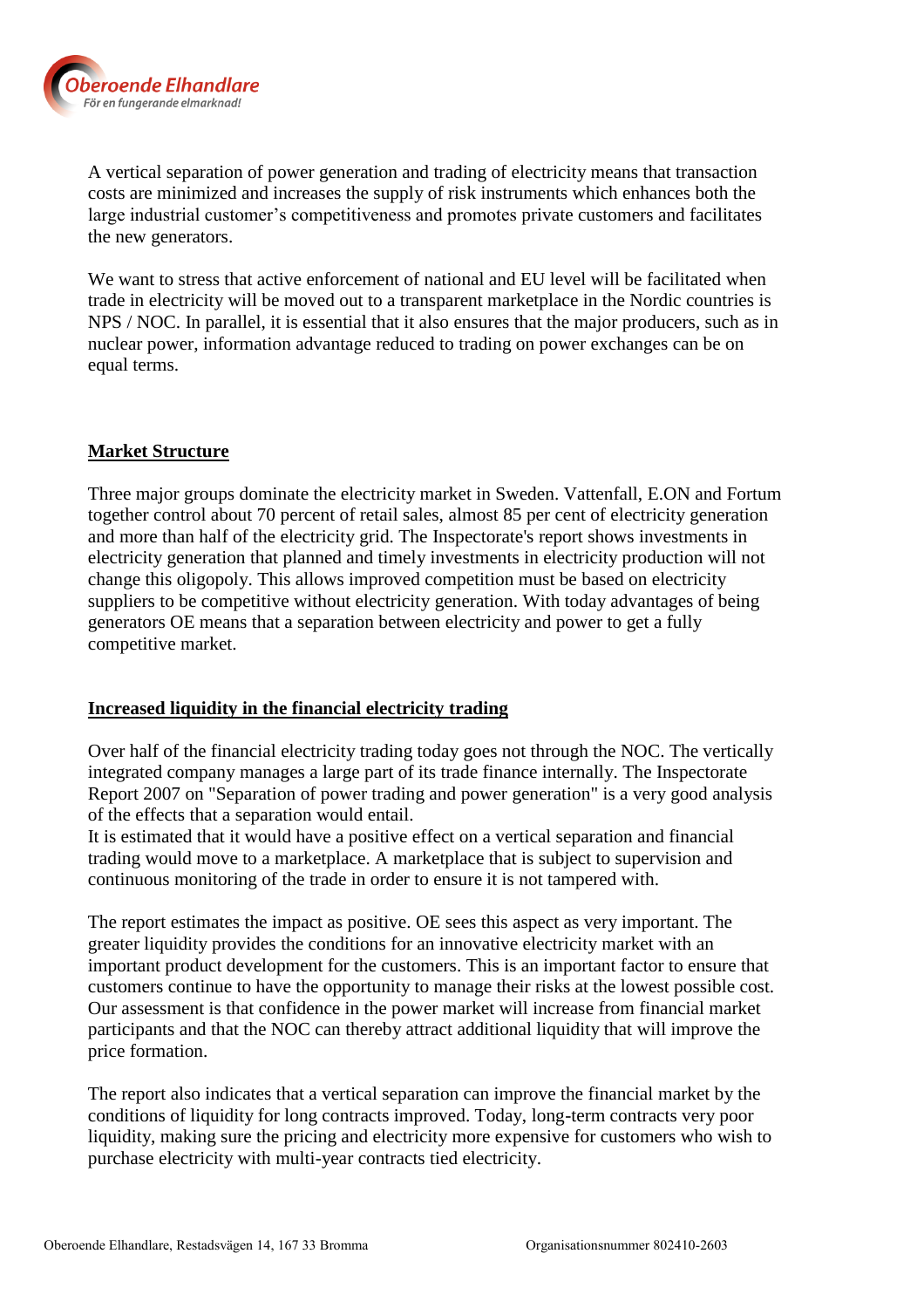

# **Spot market share of the physical trade**

It is very important for the pricing and trust in the electricity market to a very large share of the electricity offered and priced on the spot market. (Similar to the financial power trading ) Here, the vertically integrated companies in a voluntary agreement moved its internal trade to the power exchange, NPS. It has an excellent increased confidence in price formation in the spot market. That a large percentage of the electricity sold on the spot market is also an important factor in the Energy Markets Inspectorate report. It should not be based on a voluntary agreement between the large electricity and NPS, but assured by a distinction between generation and trading.

## **Industrial Customers' status**

Large consumers of electricity depends on the financial power trading developed and that pricing works for their electricity purchases to be made at the lowest possible cost. Otherwise, they are referred to buy their electricity from the small number of generators available in the market. Since the electricity market in Sweden and the Nordic region is an oligopoly it means a weak position for the major electricity consumers and thus a threat to their competitiveness in markets outside the EU.

The major industrial groups, which are large power consumers, can best manage their electricity purchases if they can rely on to buy the physical electricity on the spot market while being able to manage the price risk of financial contracts from a well-functioning market with good liquidity. In conjunction with the extensive investments to the heavy process industries is not so rare to have a long-term approach to risk management. Today, the liquidity in the financial market is relatively good for short-term contracts, but worse for long term contracts. A vertical separation of power generation and trading of electricity and that the electricity retailers have to manage their price risk in the financial market would help to improve liquidity in the market and even for long term contracts. It would thereby improve competition in the electricity market significantly in the sense that it will be a better balance between producers and large consumers of electricity.

## **New producers of renewable electricity**

It is important to create good conditions for new producers of electricity, especially as it often refers to the production of renewable energy. Many of these generators do not own any old generation with high profitability, but is fully disclosed to manage electricity price risk of their new investments. The new producers entering the market are totally dependent on functioning financial electricity trading to manage their hedging of its electricity generation.

OE is therefore keen to work for a vertical separation of generation from electricity to ensure that financial contracts and risk instruments traded on the NOC. This would make it easier for new producers to enter the market, which is a concern because it often moves on renewable energy. A vertical separation of power generation and trading of electricity means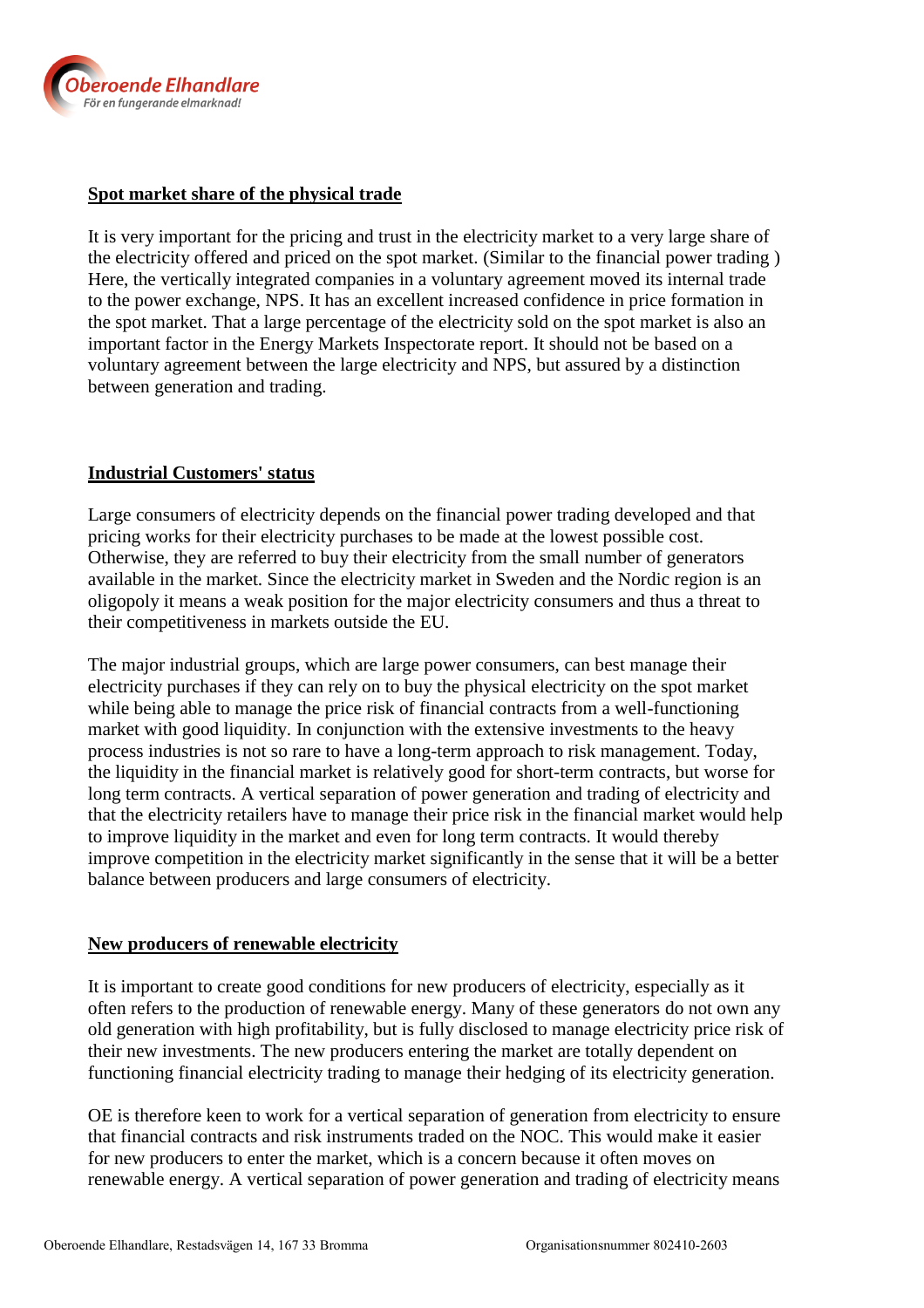

that transaction costs are minimized and increases the supply of risk instruments.

Independent retailers believe that it is important to as far as possible create competitive neutrality between new and old generators in terms of opportunities to invest in new power generation. Without a functioning financial electricity market that manages electricity price risk, these new generators of renewable energy will have difficulties to get a good enough funding. This in turn threatens to reduce the deployment of renewable energy and the enhanced competition which means that new producers are entering the highly concentrated generation market.

#### **Economic efficiency**

OE believe that efficiency in the electricity market for significantly improved for both electricity producers electricity users can adapt their behavior / consumption to the current market situation. Can energy users limit their electricity consumption, as energy costs rise and / or when approaching the maximum power output, it reduces capacity requirements and the need for a power reserve limited while economic efficiency increases. This is obviously very important in terms of electricity consumers in the form of heavy energy-intensive process industries, but there are also great advantages to even create such opportunities for residential customers. If households could limit their electricity use during times of peak load in the market, where electricity is expensive, so it would bring benefits to both the household economy environment by coal power can be reduced.

In Sweden, introduced in autumn 2012 the ability for consumers to adapt their behavior to the current to have the actual electricity consumption measured an priced hour by hour. It is important to hourly settlement in the long run include all electricity customers so that pricing even on term contracts reflect the actual costs. Only when all customers are covered by hourly pricing and settlement you will get price incentives that create the flexibility that the reform aims.

As the situation is now in Sweden the liquidity too low in the financial market for CFD contracts to be able to hedge themselves in a good way in individual price areas, especially in price area number four. Price volatility in this area is extremely high, which led to the end customers, who find it difficult to understand pricing, additional lost confidence in the market. This has led to more end customers are choosing more expensive fixed-price contracts instead of floating price, which discourages economic efficiency.

It is therefore important that efforts to improve competition and customer's position in the electricity market continues to increase confidence in the electricity market, which is a prerequisite for the more customers will dare to choose a variable rate. It is with a high proportion of variable to be in a better position to obtain greater economic efficiency in energy use in Sweden and in the Nordic electricity market. A vertical separation of power generation and trading of electricity to ensure that pricing in the spot market works long term, and not based on a voluntary agreement means that confidence in the electricity market improves.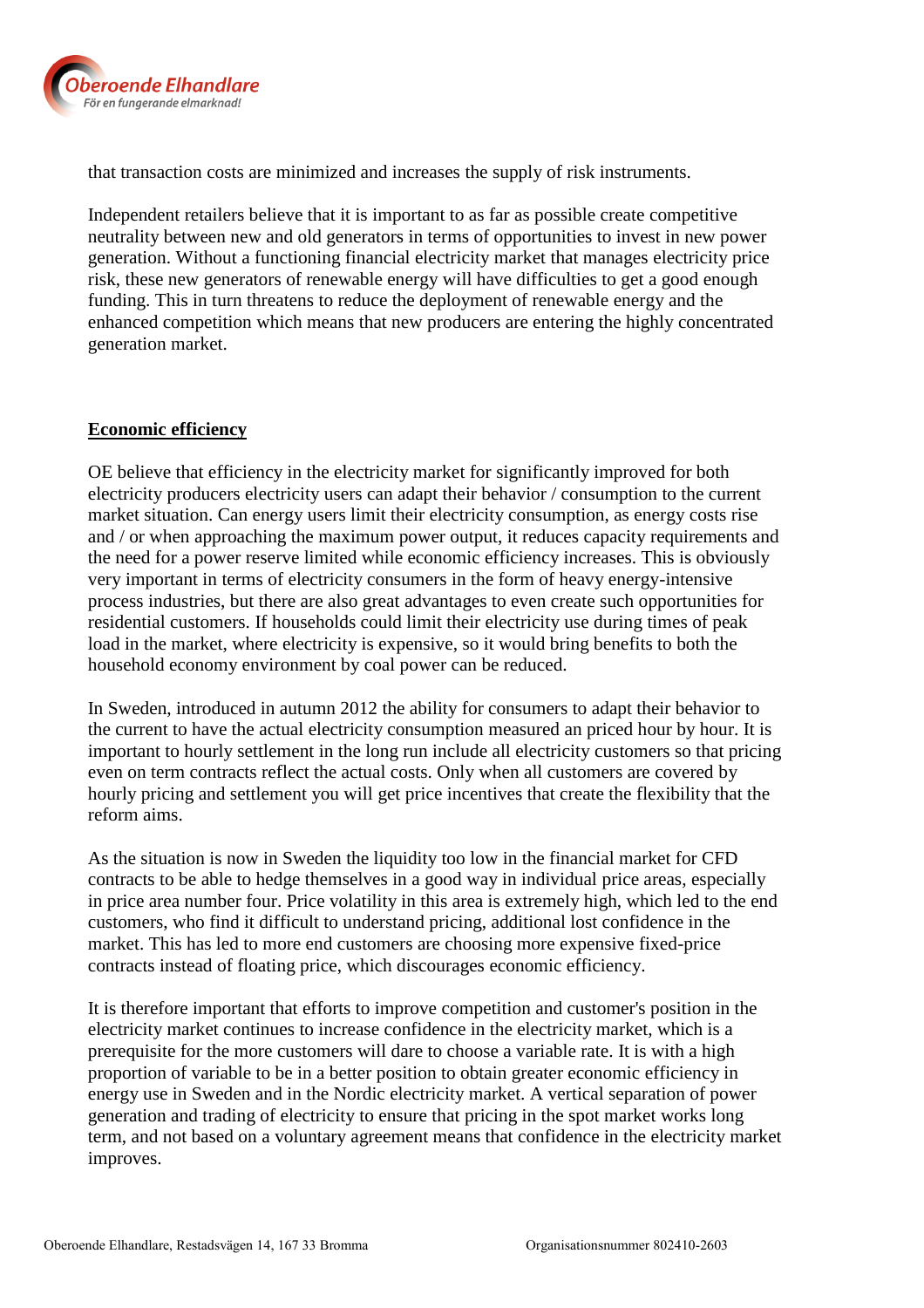

#### **Retail market**

The profitability of the generation of electricity is determined by the difference between the sales proceeds and the average production cost. This means that even at prices just below marginal cost, and hence the market price on Nord Pool, the production company that has most of its electricity through hydropower and nuclear power to have a good profitability and to generate big profits.

The vertically integrated company, it is quite possible that with good profitability negotiate contracts between production and sales, which makes it possible for such sales to design contracts and prices to customer groups and market segments in a way that is impossible for an electricity company which is referred to buy their electricity on the NPS. This means in the long term that the three large vertically integrated firms can keep a higher price level than in a market with effective competition, which affect all electricity consumers.

A pricing in vertically integrated companies, below the market price on the NPS / NOC may necessarily devastating for electricity suppliers without their own generation who buy their electricity on the power exchange at current rates. The purchase prices of the NPS / NOC will these companies, costs of management and administration.

## **A common Nordic retail market**

In the Nordic countries, work is underway to create a common Nordic retail market by 2015. The aim is to expand the retail markets from national to a larger common Nordic electricity market with a more effective competition, more choice and lower prices for end customers.

There is an obvious risk that production companies in the vertically integrated electricity groups will subsidize electricity companies in groups, thus distorting competition on the final customers in the wider Nordic market. Through a cross-subsidy from electricity generation to be the dominant vertically integrated companies strengthen their position even on a common Nordic retail market. Such a development would cause significant difficulties for suppliers without their own generation and electricity without any hydro or nuclear power. That would make it difficult for non-Nordic electricity companies to establish electricity sales in the Nordic countries. It would thus defeat the purpose of a common Nordic retail market with a large number of electricity producers and suppliers and where raw power prices are determined on the NPS.

If you want to ensure that the broader Nordic market actually leads to improved competition and that the market dominance of the large electricity groups also will be reduced, then the cross-subsidies between generation and trading must be counteracted effectively.